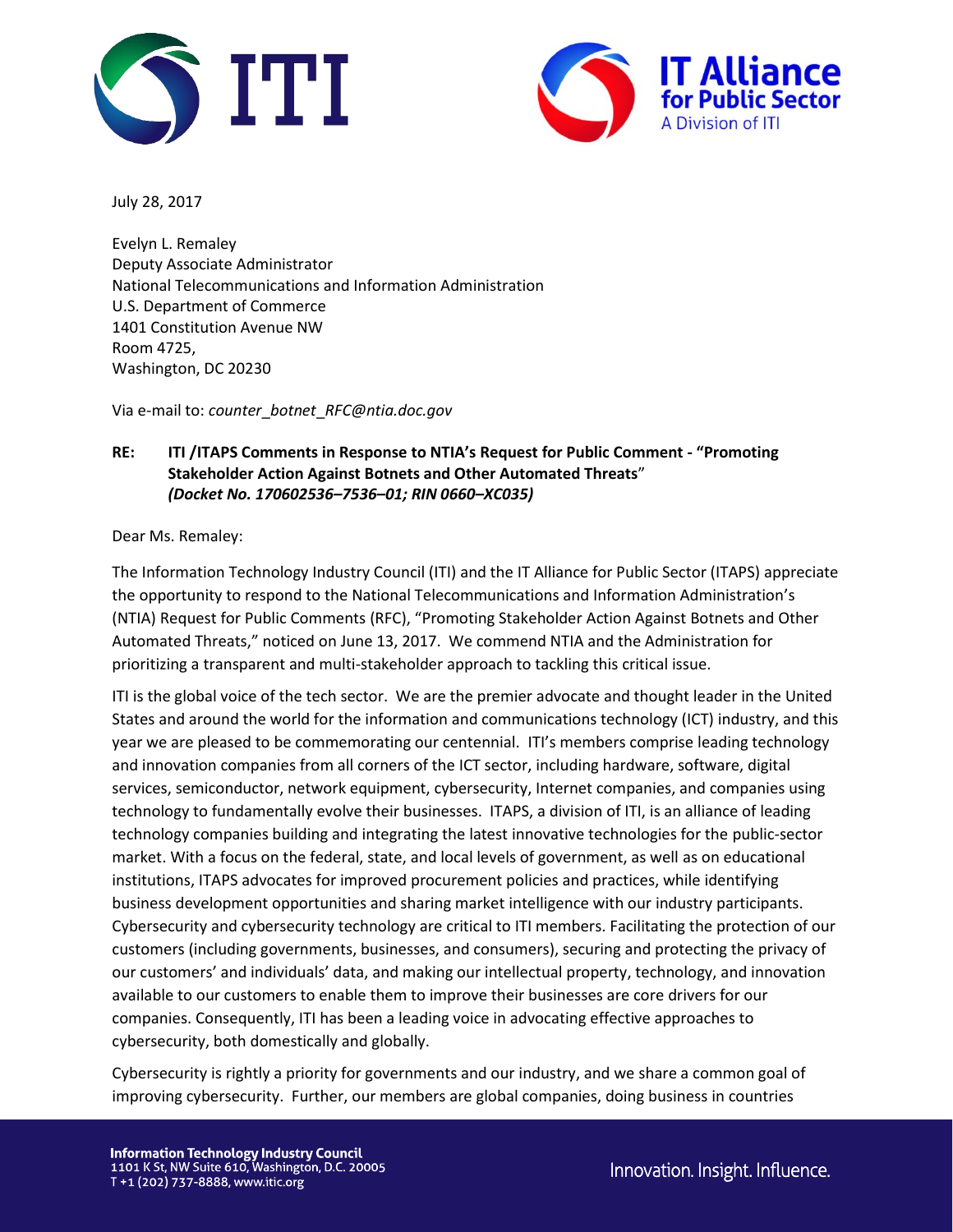around the world. Most service the global market via complex supply chains in which products are developed, made, and assembled in multiple countries around the world, servicing customers that typically span the full range of global industry sectors, such as banking and energy. We thus acutely understand the impact of governments' policies on security innovation and the need for U.S. policies to be compatible with – and drive – global norms, as well as the potential impacts on our customers. As both producers and users of cybersecurity products and services, our members have extensive experience working with governments around the world on cybersecurity policy. In the technology industry, as well as banking, energy and other global sectors, when discussing any cybersecurity policy, it is important to consider our connectedness, which is truly global and borderless.

A central element of ITI's global advocacy efforts involves helping governments understand the critical importance of cross-border data flows to the ICT sector and the global economy, and the centrality of data to many cutting-edge technologies and innovations, such as the Internet of Things (IoT), Artificial Intelligence (AI) and big data analytics. Virtually every business that operates internationally relies instinctively on the free and near instantaneous movement of data across borders to enable their dayto-day business operations, from conducting research and development, to designing and manufacturing goods, to marketing and distributing products and services to their customers, to securing global networks and the personal data of customers across the globe. With data increasingly at the center of not only the global economy but our lives, securing that data, and protecting privacy of that data, is of paramount importance to ITI's companies, and the data-driven innovations mentioned above are increasingly critical to our shared cybersecurity mission. In addition, U.S. and global ICT companies have a long history of exchanging security-related information across borders with geographically-dispersed employees, users, customers, governments, and other stakeholders, which helps them protect their own systems and maintain high levels of security for the technology ecosystem. We urge NTIA to bear in mind the critical importance of global data flows to continued economic development, Internet growth, and of course, cybersecurity as it evaluates the feedback it receives in response to this RFC and crafts its recommendations.

ITI has not endeavored to answer all the questions posed by NTIA in the RFC, but instead focuses our comments on the key issues that we believe will prove most helpful to NTIA in addressing this complex and important topic. We organize our discussion of these issues under the overarching question headings identified by NTIA.

# **WHAT WORKS: Identifying Successful Policy Approaches**

ITI, as a global trade association, is well-situated to provide comments on broader policy approaches that have proven successful in helping to improve our collective cybersecurity posture, rather than identifying specific technical approaches to addressing botnets and similar threats (though we are sure many of our members will individually provide more technical comments). Below we identify several broader policy approaches that we advocate for in the context of both addressing botnets and other automated distributed attacks, and cybersecurity more broadly.

# **Prioritize Risk Management-Based Solutions and Avoid Prescriptive Regulatory Responses**

Cyberattacks, including botnets and other automated distributed attacks, can never be entirely prevented. Security is a continuous process of risk management, technology development, and process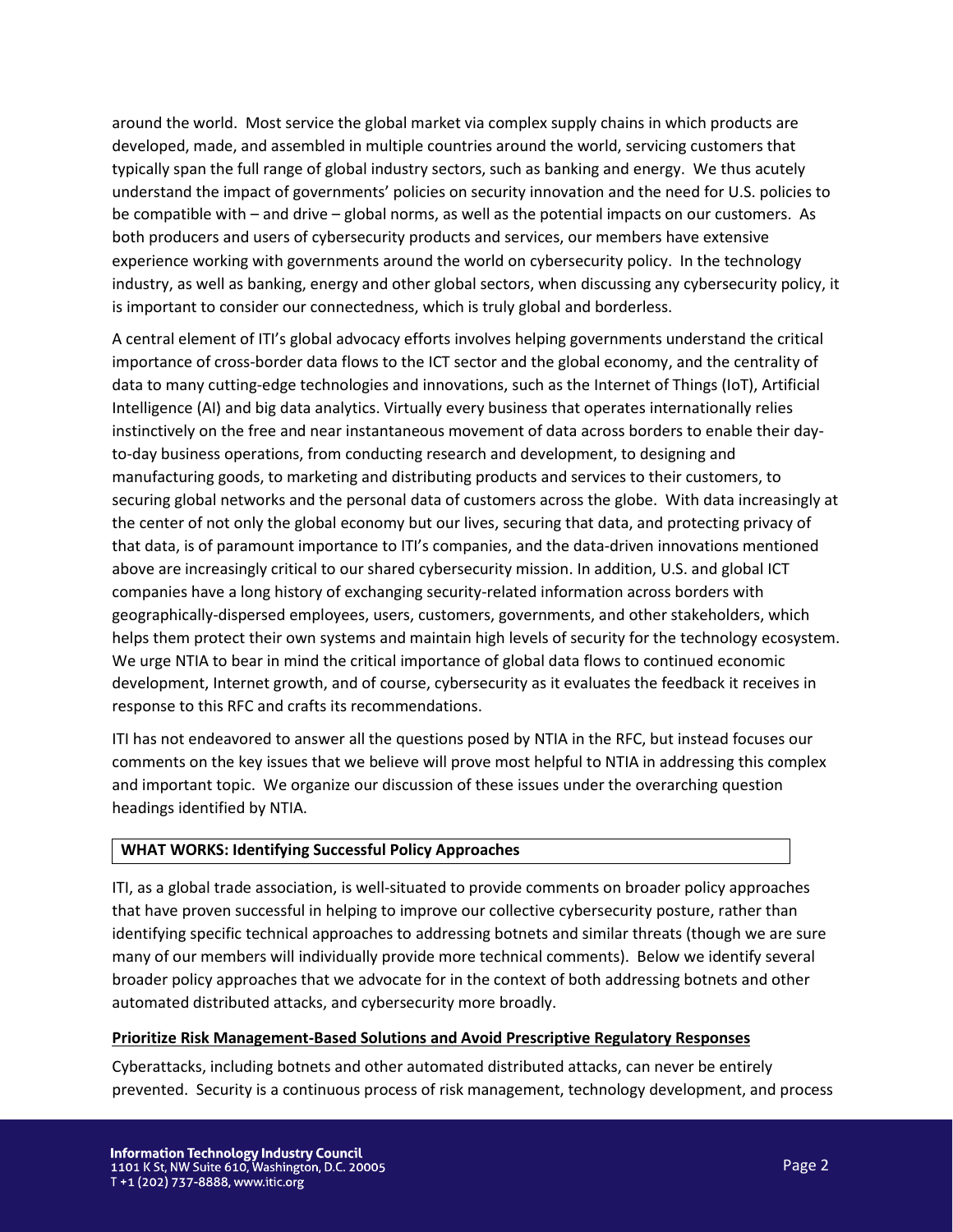improvement that must evolve with today's highly complex and dynamic computing environment. Thus, prescriptive regulatory or legislative solutions are unlikely to provide a lasting solution to cybersecurity concerns, as they can quickly become outdated as technology changes. Government must give the market an opportunity to address the shortfall in IoT security; however, if security does not improve the government should examine what levers it can pull to shift the market in a way that drives security but does not impact innovation, particularly with regard to critical infrastructure. The IoT, for example, includes both modern and legacy elements. Legacy features are frequently targeted by attackers. The 2016 Mirai botnet attack targeted many older devices that do not use modern, standard industry best practices for cybersecurity. As products constantly change, and new threat scenarios emerge such as the IoT, this underscores the need for nimble risk management-based approaches. At the 2016 Chamber of Commerce Cybersecurity Summit, U.S. Secretary of Commerce Penny Pritzker stated, "no static checklist, no agency rule, no reactive regulation is capable of thwarting a threat we cannot foresee."<sup>1</sup> As it continued to study the issue in its 2017 IoT green paper, the Department of Commerce noted, "overly prescriptive regulations could impede stakeholders' abilities to respond to ever-changing threats...."<sup>2</sup> This guidance is applicable broadly, as well as to botnets and automated threats that may exploit weaknesses in substandard legacy or even new devices connected to the IoT. We recommend the federal government seek flexible, risk management solutions that are adaptable in multiple industries rather than mandate prescriptive checklists that slow, or even halt, security innovation.

### **Leverage the NIST Framework's Consensus Standards and Public-Private Partnership Based Approach**

Cybersecurity is based on a dynamic process of managing risk and assessing best practices. Effective approaches to cybersecurity are grounded in sound risk management principles and demand a greater emphasis on consensus driven industry, international, standards-based approaches, such as the principles embodied in the National Institute of Standards & Technology (NIST) Framework for Improving Critical Infrastructure Cybersecurity ("Framework").<sup>3</sup> The Framework and other publicprivate cyber cooperative practices enable greater collaboration to protect networks and stay one step ahead of hackers and cyber criminals.

The Framework should serve as a reference point for the Administration as it seeks to counter the proliferation of botnets and other automated and distributed attacks. We believe the Framework has already helped and will continue to help improve cybersecurity of critical infrastructure entities and beyond, and we remain committed to helping it succeed amongst a broader array of stakeholders. From our perspective, the Framework has had and continues to have an important, valuable impact on organizations' understanding of cyber risks. The Framework has allowed organizations to have useful conversations about cybersecurity risk management both internally (e.g. with our senior management) and externally (e.g. with boards of directors, partners, suppliers, and customers), allowing these parties to better understand the importance of managing cyber risks, including botnets and automated threats. The Framework's common terminology (identify, prevent, detect, respond, recover) provides a flexible,

 $\overline{a}$ 

<sup>1</sup> U.S. Chamber of Commerce, Fifth Annual Cybersecurity Summit, *Enhancing Businesses' Cybersecurity Awareness and Protecting America's Digital Infrastructure*, Penny Pritzker, Secretary, U.S. Department of Commerce, September 27, 2016, *available at* [https://www.uschamber.com/event/5th-annual-cybersecurity-summit.](https://www.uschamber.com/event/5th-annual-cybersecurity-summit)

<sup>2</sup> Department of Commerce, Internet Policy Task Force & Digital Economy Leadership Team, *Fostering the Advancement of the Internet of Things,* January 2017, at 25, *available at* [https://www.ntia.doc.gov/files/ntia/publications/iot\\_green\\_paper\\_01122017.pdf.](https://www.ntia.doc.gov/files/ntia/publications/iot_green_paper_01122017.pdf) <sup>3</sup> *See Framework for Improving Critical Infrastructure Cybersecurity,* February 12, 2014, available at

https://www.nist.gov/sites/default/files/documents/cyberframework/cybersecurity-framework-021214.pdf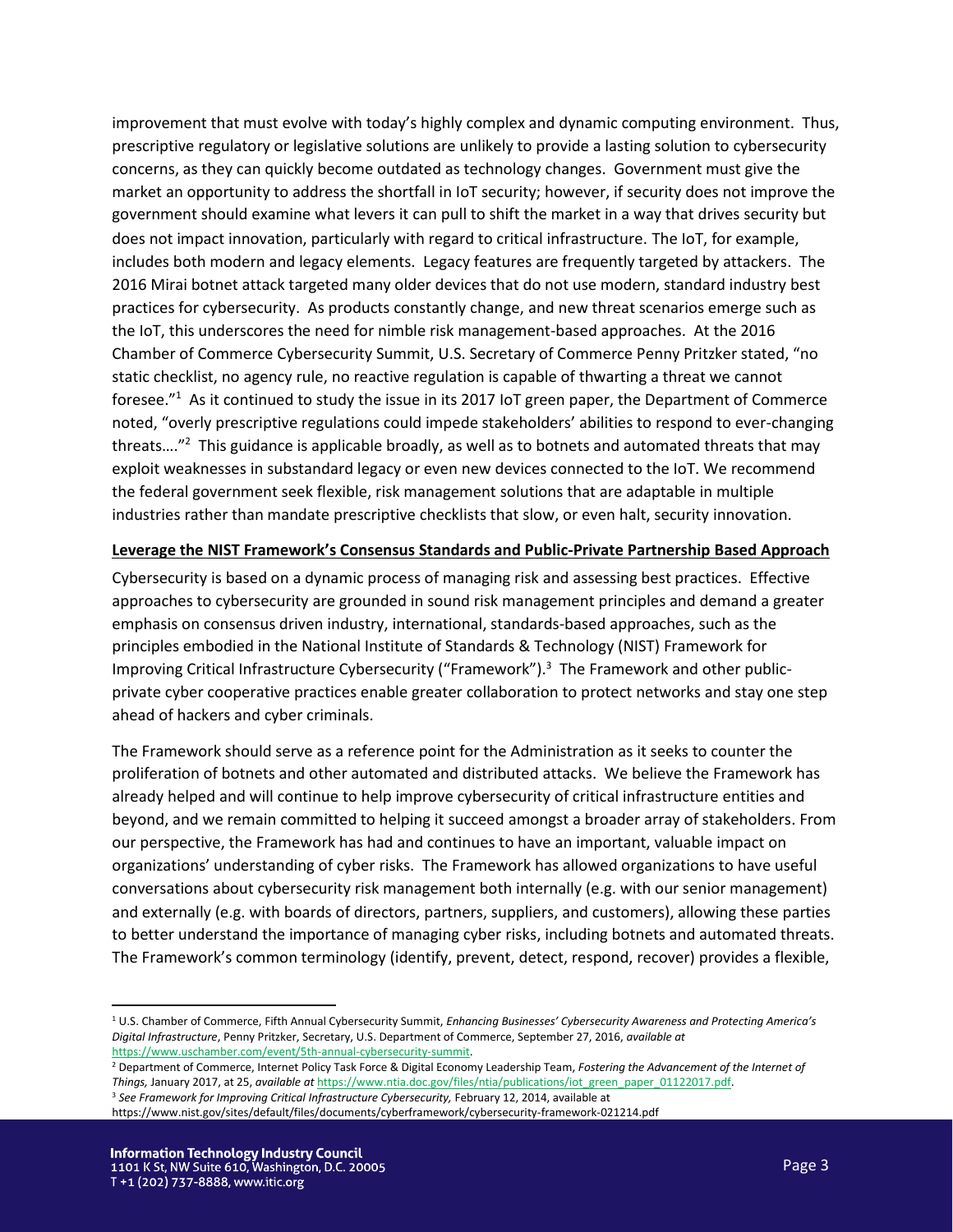common, standardized language to enable these discussions. To further expand the Framework's impact to better protect critical infrastructure as well as all organizations, we recommend the following:

*Leverage the Framework's Mapping to International Standards.* The Framework's mapping to international standards such as ISO/IEC 27001 is helpful, as such standards help organizations establish an immediate linkage between their ongoing risk management and certification efforts. This type of mapping provides an extremely persuasive example to share with governments outside of the United States that may be considering their own national cybersecurity frameworks/initiatives. By mapping the Framework's security guidance to global standards, the Framework demonstrates that national cybersecurity concerns can be addressed in a manner that bolsters global standards. Getting standards in place – for instance, regarding automated patching - is essential to managing increasingly complex and evolving risks, such as those associated with botnets.

*Expand use of the Framework by Suppliers.* In recognition of the importance of addressing global supply chain security concerns, some companies have begun exploring how to expand Framework use with their suppliers. Two types of instances in which owners and operators of critical infrastructure (CI) services should consider requiring use of the Framework across their supply chains are: (1) where an owner/operator has outsourced the management of any part of its operation via a managed services partnership; and (2) where the supplier is considered a critical business partner, such that any disruption of their business would affect the delivery of critical services. Companies can also take proactive steps to encourage use of the Framework across by their ecosystem partners by, for example, integrating the Framework into their supplier guidelines. Having effective standards in place is only half the battle – once we do, larger more established companies can play a significant role in propagating their use across their supplier ecosystems and beyond.

*Develop Implementation Guidance for SMBs, Including New Market Entrants and Startups*. Not all companies have mature programs or the technical expertise to keep up with the latest developments in cybersecurity – such as the Framework – to appropriately manage cyber risk. SMBs have reported being confused and even overwhelmed by the size and complexity of the current Framework, and with respect to newer innovations such as IoT, many startups and new market entrants may lack the resources or know-how to digest and apply the Framework without some assistance. Given the interconnected nature of the cyber ecosystem, we are keenly aware that cyber elements of the critical infrastructure can be compromised by weaknesses in smaller entities to which they are technologically connected. Given this fact, it is critical for us to create a sustainably secure cyber ecosystem for all entities, large and small. Therefore, as the Framework continues to evolve, we recommend that interagency partners work together, including NTIA, NIST, the Department of Homeland Security (DHS), the Small Business Administration, and Sector Specific Agencies, to better understand the cybersecurity and implementation challenges faced by organizations of all sizes, and consider ways to make the Framework more approachable for all organizations. The USG should prioritize understanding the issues confronting theses smaller entities and addressing their unique concerns and needs.

*Encourage Regulatory Streamlining by Promoting Framework Use by Regulators Domestically.* ITI has previously advocated that the Framework can be used to drive cybersecurity alignment across federal agencies, so we were pleased that the Trump Administration's recent cybersecurity Executive Order requires federal agencies to use the Cybersecurity Framework. Alignment of federal agency cybersecurity practices, including orientation of federal agency efforts to the Framework, will help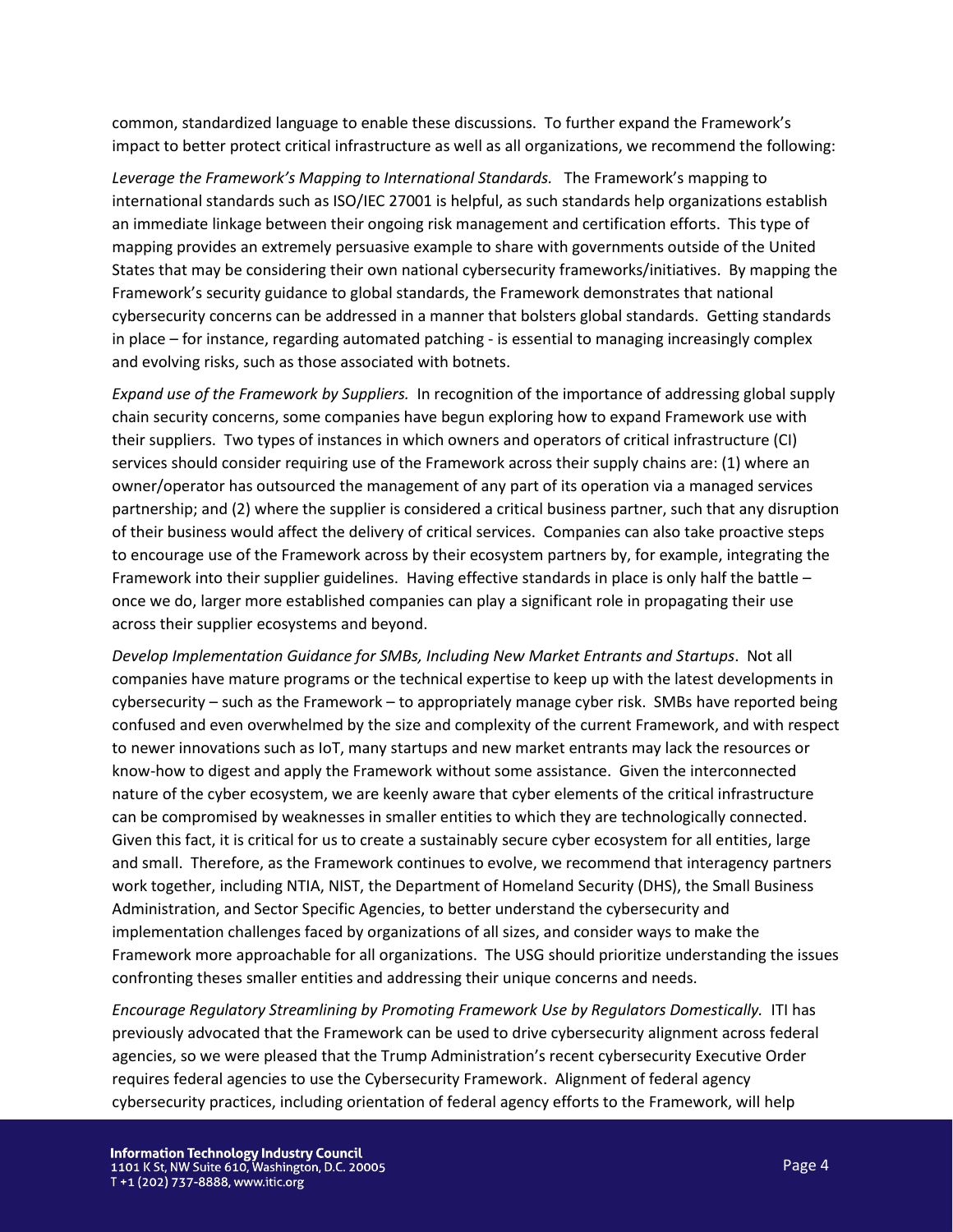facilitate mapping of agencies' cybersecurity risks to their missions government-wide. Further still, adoption of consensus industry best practices by large federal government consumers of information technology will help consensus best practices and standards gain broader traction in the marketplace. The Administration should consider developing guidance for federal agencies applying the NIST Framework to help them use business drivers to guide cybersecurity activities and consider cybersecurity risks as part of their risk management processes. In other words, the USG should develop government-wide recommendations as government "sector-specific guidance" in the manner in which many other sectors (such as the financial and energy sectors) currently are developing for themselves. Perhaps more importantly, any regulatory efforts by those same agencies should be streamlined to reduce regulatory redundancy – providing Administration guidance aimed at orienting any such efforts toward the Framework is the surest way to accomplish this.

We believe more can and should be done to reinforce the Framework as voluntary, while at the same time embracing its sensible use by regulators to streamline and on a net basis reduce cybersecurity regulations. How can we accomplish this? The key is that the Framework should not serve as the impetus or rationale for extra layers of regulation – that's not regulatory streamlining, it's regulatory redundancy, and multiple layers of redundant regulations will not create better cybersecurity for anyone, including regulated entities themselves. Rather, the Framework can still be held up as a voluntary risk-management based tool, while also serving as a beacon around which policymakers at every level – including regulators – should orient their efforts to improve cybersecurity. Doing so in turn will help reduce regulatory redundancy.

*Further International Cybersecurity Framework Alignment Efforts.* Driving international Framework alignment can help accelerate adoption of critical cybersecurity standards, and foundational to driving such alignment involves the global Framework promotion efforts of both industry and government. As a sector, we have supported organizations across the globe who are using the Framework as the basis to assess their actual cybersecurity risks. The Framework is gaining traction internationally, and familiarity is growing in multiple geographies (e.g., Italy developed its own version of the *Framework* using a similar public-private partnership process Israel has incorporated the Framework into its own cybersecurity guidance, and the British Standards Institute is developing a standard that assesses organizations' application of the *Framework)*. NIST has collaborated on these efforts, and has additionally engaged with approximately thirty interested governments globally on Framework education, outreach and development efforts. Further, international use of the Framework is gaining support across several critical sectors, including Financial, Electric Utilities, Water Utilities and Oil and Gas, and is being used to establish security requirements and as a way to recommend threat mitigation controls and remediation. Promoting the Framework will help the US to sustain its leadership on cybersecurity around the world, and this will in turn help to further enhance the Framework's use within the United States.

To facilitate further global adoption, Federal agency partners should promote the Framework approach with their global government partners. For example, the Department of State should reference the Framework in its global cybersecurity capacity-building efforts, and feature the Framework in the International Cybersecurity Strategy under development pursuant to the Trump Administration's cybersecurity executive order. Likewise, the White House should highlight the Framework in its strategic cybersecurity partnerships. International acceptance of industry-led, global cybersecurity standards will help drive even greater competition and innovation in the global marketplace.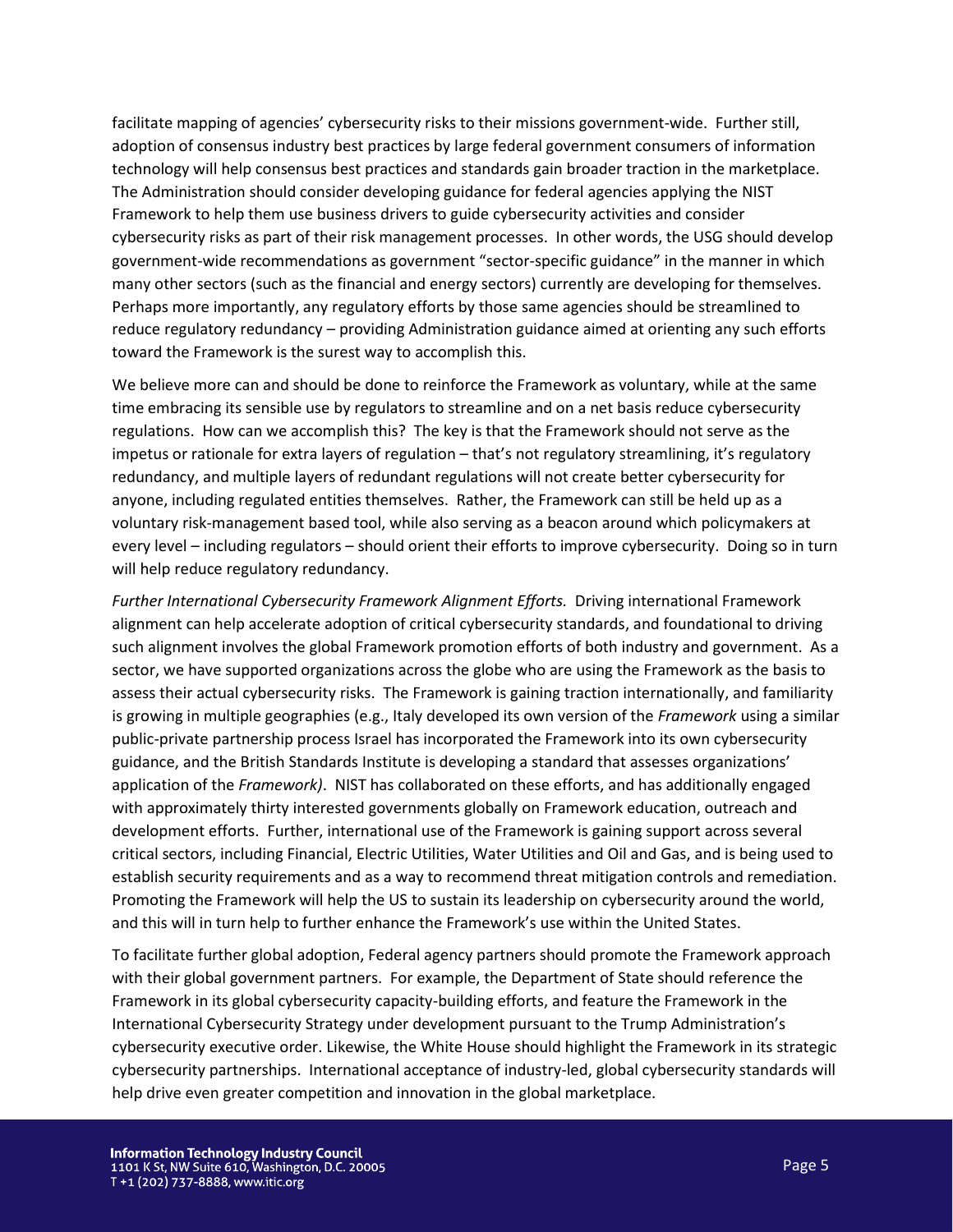The USG should also consider other mechanisms by which to expand the Framework approach. For example, given the increasing global acceptance of the Framework, we would support NIST exploring, with industry stakeholders, the opportunity for submitting the Framework as an international standard. This could be a valuable contribution to further harmonizing cybersecurity practices on a global scale. Today more than 80 countries are in the process of creating new cybersecurity regulations and there are myriad implementing requirements being considered. Adding the Framework as an international standard could help propagate globally the standards based approach needed to meet the challenges raised by botnets and other automated distributed threats.

## **Focus Policies on Security by Design, not Geography, and Promote Secure Development Practices.**

The global digital infrastructure and Internet ecosystem includes a range of technologies and products. Many leading technology companies employ secure development lifecycles and security by design techniques (incorporating security throughout the product development phase), and some participate in global, industry-led efforts such as SAFECode to identify and promote best practices for developing and delivering more secure and reliable software, hardware and services.<sup>4</sup> Security is defined by the process used to make a product, not the location of the manufacturer—a function of how a product is made, not where a product is made. There are several ways to better secure the IoT ecosystem, including the adoption of edge systems like IoT gateways, that secure manageable infrastructure through the complete lifetime of IoT devices. ITI companies invest heavily in security because their business's reputation depends on protecting consumers and earning their trust.

*Leading technology companies integrate security into their products – stakeholders should collaborate to promote the uptake of such practices more broadly.* ITI's member companies are at the forefront of providing security solutions from the devices at the expanding network edge to the cloud, and across the network and IoT. With billions of additional devices coming online, ITI's companies ensure that security is embedded in Internet platforms including IoT from the beginning of the manufacturing and design process for each new device that extends and expands the network. Security must be built into both hardware and software at the outset to ensure there are redundancies, to prevent intrusions, and to create secure and trusted IoT systems. Advances in hardware-based security make security features stronger. For example, semiconductor manufacturers can design processor chips with built-in safeguards. Support for encryption and key management can now be incorporated in hardware, such as semiconductors, providing protection against a greater number of attacks. Manufacturers can also prevent chips from being modified by designing fuses into chips. If a hacker attempts to access or rewrite the data, the fuse pops and prevents the unauthorized modification. It is also possible to package security technology into different components to harden and secure hardware, software, and communications to assist developers in building secure and efficient IoT applications from the ground up. In addition, a semiconductor manufacturer can use EPID (Enhanced Privacy Identification) technology, which is an industry standard used for data privacy, in the device processors so an IoT system can trust that the data it is using is coming from a known and secure device.

One of the most effective ways in taking action against botnets and other automated threats is to prevent them from taking hold in the first place. Once they have a footprint and have established themselves, they are difficult (maybe impossible) to remove or remediate. While there are no silver

 $\overline{\phantom{a}}$ 

<sup>4</sup> For more information on SAFECode, see https://www.safecode.org/.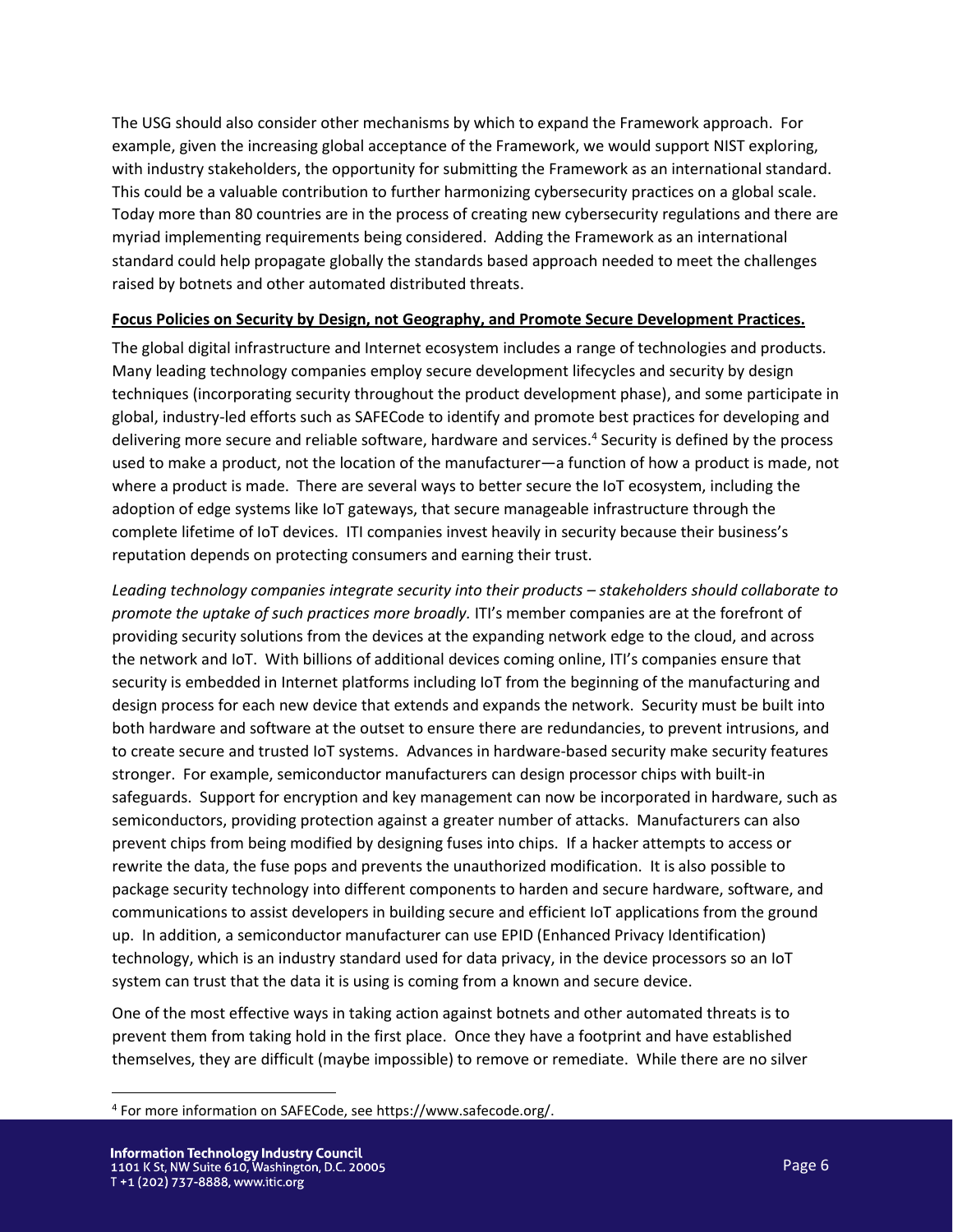bullets in preventing such an attack, and even the best designed devices can fall prey to new attack methods or vectors not envisioned during a product's design, resiliency mechanisms can be used to strongly mitigate the likelihood of persistent infection. Resiliency in devices has recently been articulated in a draft of NIST Special Publication 800-193. Device manufacturers employing the articulated principles of protection, detection and recovery to provide resiliency in the devices themselves will be best positioned to mitigate against these attacks.

Similarly, on the network side, devices communicating with the network will require a reliable level of service and connectivity, as well as high security to prevent unwanted intervention. New Internet protocol architectures are more adaptable and use advanced technologies to pervasively distribute security, treat individual users and devices with an appropriate level of performance and privacy based on their needs, and automate manual processes to improve scale and availability. Application programming interfaces (APIs) facilitate data interactions between edge devices, code modules, applications and backend IT systems. Organizations can leverage API management software to address security as an architectural challenge in the development of IoT applications.

Another useful technology gives organizations the ability to scan the network to discover connected devices, enabling them to have visibility of all devices and other "things" connected to their networks. One company has developed a security tool which automatically discovers all Internet Protocol (IP) or IPenabled devices, including IoT devices, that are connected to the network. Data collected from traversing the network is collected and analyzed for odd behavior, and anomalous devices are either removed from the network or quarantined. For example, if a home automation device attempts to communicate with a financial services server, it could indicate a breach. When that kind of suspicious network traffic is discovered, the security tool can disconnect the device from the network, minimizing the damage. Other companies provide software that authenticates communications between devices, applications and back-end systems, using credentials or other unique identifiers; if the software suspects a device is compromised or detects malicious activity, it can close these interfaces.

Many IoT devices operate in machine-to-machine mode, without direct user interactions. Simple upgrades to such devices can increase security, as well as mandating password changes or requiring a full set up for security and privacy features prior to use. Many IoT devices are delivered with default user information and passwords. While users can and should change those credentials before operating such devices, they often do not—thus creating a potential vulnerability for would-be attackers to exploit. To avoid this risk, a company can deliver devices that prompt for a mandated password change upon first use. In addition, some devices leave it to the user to improve security by leaving access controls turned off. Instead, a company may enable security options by default or as part of an initial setup process so that users must consciously decide to remove the default protections rather than the opposite—in effect forcing users to improve security on their own.

NTIA's recent convening of a public-private sector working group and running of a multi-stakeholder process to address IoT security upgradability also bears noting in the "what's working" category. While we won't belabor the details of a multistakeholder process with which NTIA is intimately familiar, it is worth highlighting the process as another example of leveraging a public-private process to address cybersecurity challenges, as well as the versatility of such processes to tackle diverse aspects of cybersecurity, including technical capabilities, existing standards and tools, communicating best practices, and incentives and barriers to adoption. We discuss this NTIA effort further in the "Gaps"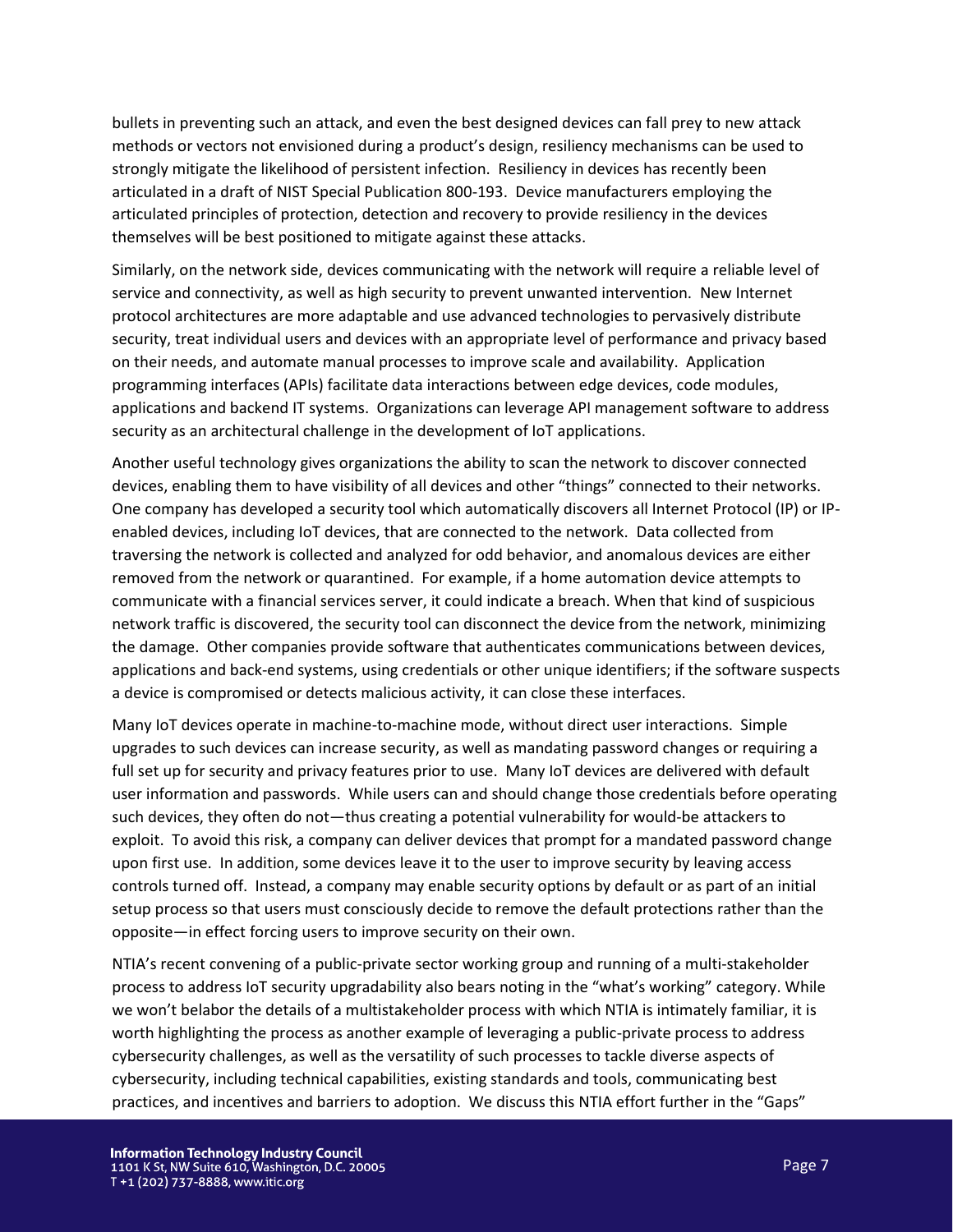section below, particularly the one working group that has completed its work ("Communicating Upgradability and Improving Transparency").

## **GAPS: Identifying Areas for Improvement**

Connecting equipment is a long-term commitment – not a one-time design and manufacturing cost. Creating and delivering "smart," connected, and enhanced equipment requires attention to the care and handling of that equipment over the full life-cycle of its in-service lifespan. Equipment that can and will support connectivity to networks and communications to and from it will require software and firmware updates from time to time, if only to prevent or defend against attacks that were not ever known at the time of original manufacture. Just as physical equipment requires periodic maintenance and attention, the software running within equipment will require ongoing attention and maintenance. Such considerations must be evaluated when building, deploying and using such equipment by all entities, whether large or small, or established market players or new entrants. Unfortunately, best practices are not necessarily adopted or employed by new device manufacturers in the IoT space, leading to gaps which can be exploited by adversaries seeking to propagate botnets or other attacks. We describe a few of these gaps, long with proposals to help close them, below.

## **Smaller and Newer Market Entrants Beget Uncoordinated, Immature Approaches**

One such gap is created by the significant number of startups and other new entrants seeking to leverage IoT and other innovative extensions of the Internet. Many of these smaller and newer developers are not using best practices identified in the previous section, such as secure development practices. Finding ways to effectively spread awareness of such practices is key. A related problem or gap is that the diversity of newer and smaller entrants leveraging IoT and other innovations are not developing integrated approaches that work across disparate networks that were heretofore unconnected. It is clear we need a more integrated approach to development that pulls in a diversity of market participants. Another related issue that may indeed be holding some smaller, newer ecosystem players back from adopting best-in-breed cybersecurity practices and standards (such as those identified in the Framework) is cost. We thus need to figure out how to make development practices more scalable and cost-effective.

How can we address these gaps? First, it bears repeating that both industry and government have roles to play. A promising effort that should be embraced is NTIA's recent public-private partnership work on IoT security upgradability, referenced above. One of the NTIA IoT working groups convened as part of its multistakeholder process has already completed its work – the "Communicating Upgradability and Improving Transparency Working Group." While this work focused on just a piece of a larger problem regarding IoT upgradability, the progress made there is instructive and provides a useful template for making progress on something that is arguably exacerbating the larger botnet problem. The working group posited that security updates are a key way to protect IoT devices when vulnerabilities are discovered and attacks evolve, though the method and capability of IoT devices to receive security updates varies across devices, services, and deployments, and that consumers of IoT devices may desire basic information about their devices' security capabilities, particularly with regard to whether and how devices receive security updates.

The working group developed guidance that is not prescriptive, but rather suggests categories of information about updatability that IoT device manufacturers might consider communicating to users,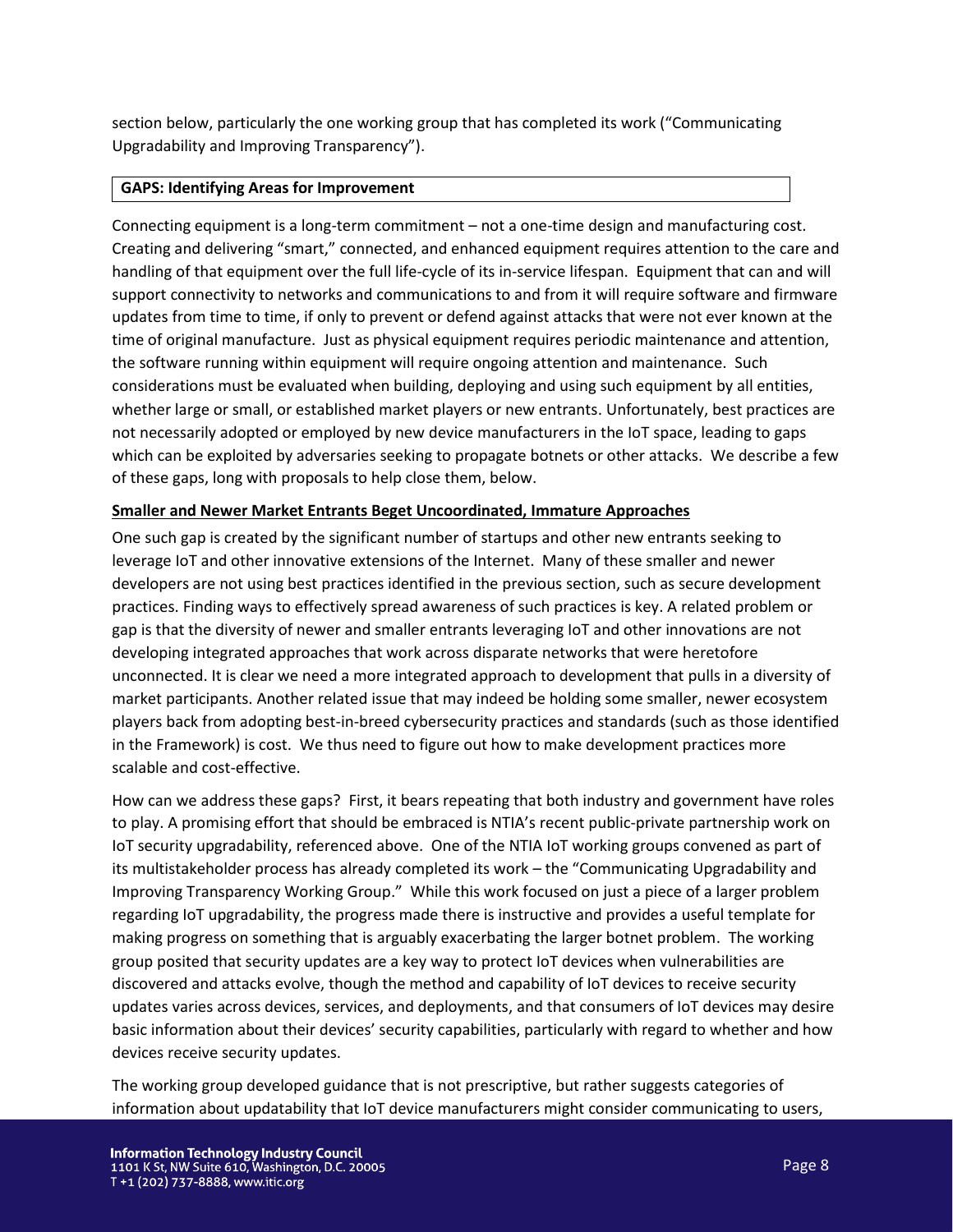including key elements such as describing whether IoT devices can receive security updates. While not definitive, this is the type of foundational work and approach that can be built on to address other dimensions of the cybersecurity challenge as we know it today, including botnets and other automated and distributed threats.

From the ITI perspective, we are actively working with our member companies to tackle this very issue of better coordinating and communicating our "security accountability" – including our own secure development practices and our leading work on developing security standards – to consumers and policymakers. We understand that we, and other industry sectors, have a role to play in trying to develop and promulgate such standards and practices across the Internet ecosystem, particularly to new entrants and other smaller, less-resourced, newer market participants in dynamic segments such as IoT. While we don't yet have all the answers in this regard, we want to continue to work with NTIA and other stakeholders to figure out how we can engage constructively, and as mentioned above are also looking at what we can do to impact our corner of the Internet ecosystem, such as integrating cybersecurity standards such as those embodied in the Cybersecurity Framework into our supplier guidance and contracts.

### **Cross-Border Data Flows, Siloed Policy Approaches, and Cybersecurity**

We commend NTIA for calling out the international dimension of the botnets and automated threats problem, in acknowledgement of the global nature of our cybersecurity challenges, and the centrality of cross-border data flows to the modern digital economy.

A central element of ITI's global advocacy efforts involves helping governments understand the critical importance of cross-border data flows, not only to the ICT sector, but also to the global economy. Virtually every business that operates internationally relies instinctively on the free and near instantaneous movement of data across borders to enable their day-to-day business operations, from conducting research and development, to designing and manufacturing goods, to marketing and distributing products and services to their customers. U.S. and global ICT companies also have a long history of exchanging security-related information across borders with geographically-dispersed employees, users, customers, governments, and other stakeholders, which helps them better protect their own systems and maintain high levels of security for customer data, IP and the technology ecosystem.

Indeed, as well as facilitating secure business transactions amongst companies in disparate locales, global data flows are key to greater coordination and productivity for global companies, helping to secure the systems and networks that manage production schedules and Human Resource (HR) data, as well as communicate internally with subsidiaries and employees in different geographies. The free flow of data across borders is also necessary to enable a seamless and secure Internet experience for hundreds of millions of citizens around the globe. Unfortunately, we can point to several examples of a troubling global trend of erecting barriers to the free movement of global data, both in the U.S. and abroad – for instance, Wassenaar Export controls related to intrusion detection software, the 2015 European court of Justice opinion invalidating the Safe Harbor transatlantic data transfer agreement, and forced localization measures in numerous countries.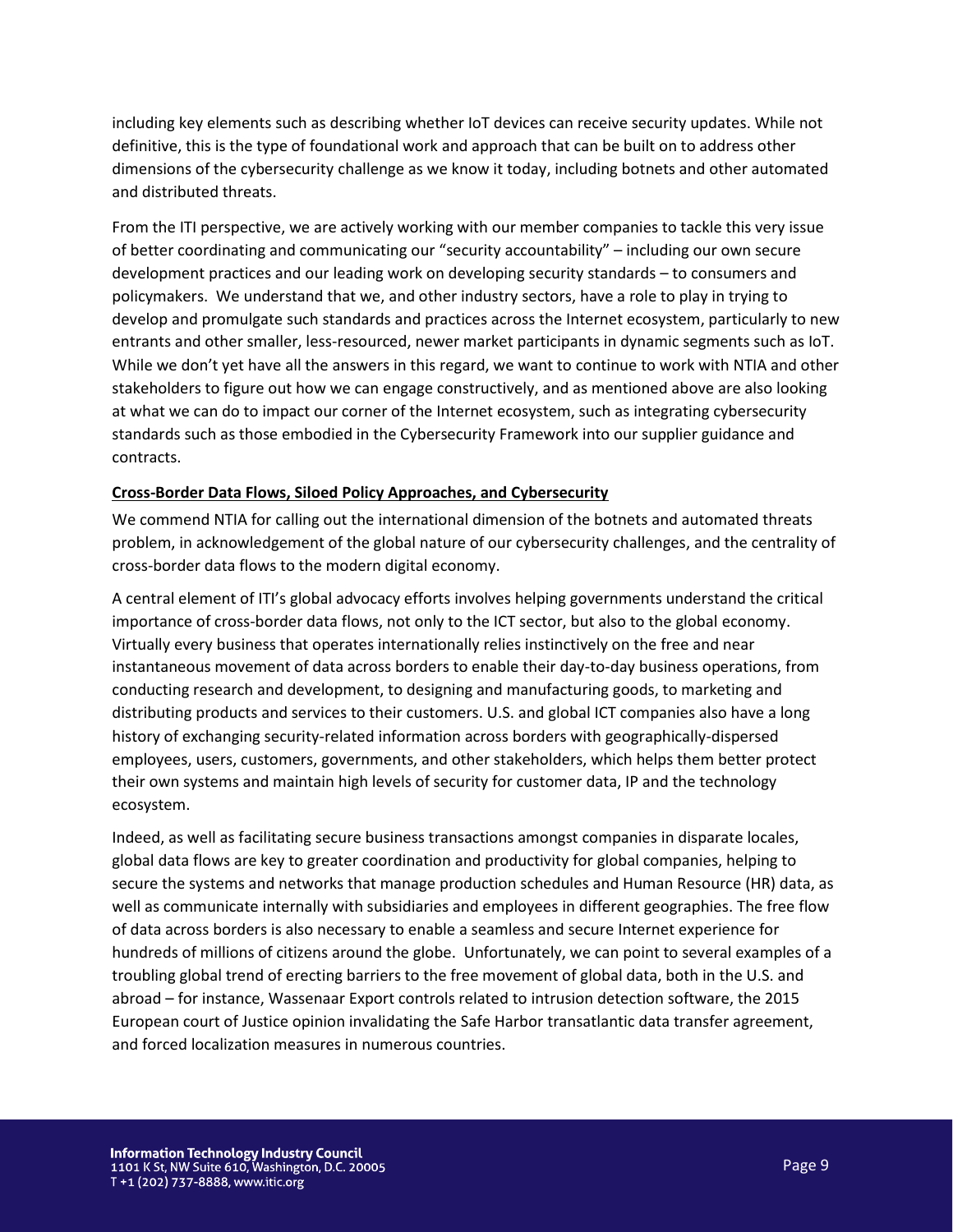Perhaps even more disturbing, the trend of impeding data flows generally is contrary to the thrust of current U.S., and indeed global, cybersecurity policy, and threatens to undermine continued global cybersecurity progress.

To illustrate, it is well known that in recent years U.S. policy has prioritized advancing cyber threat information sharing, and in 2015, Congress passed a bipartisan cybersecurity threat information sharing bill, the Cybersecurity Act of 2015.<sup>5</sup> The bill acknowledges that voluntary sharing of information regarding cyber threats, with appropriate privacy safeguards, is an integral component of improving our cybersecurity ecosystem, as it helps all stakeholders better protect and defend cyberspace. More specifically, CISA required the heads of various federal security agencies to jointly develop procedures to ensure the Federal Government maintains "a real-time sharing capability," and further required the Department of Homeland Security, in coordination with industry and other stakeholders, to develop an automated capability for the timely sharing of cyber threat indicators and defensive measures. Clearly, both crossborder data flows and real-time information sharing is essential in combatting security threats to the global ICT environment, including botnets and automated threats. These policy efforts are intended to spur the voluntary sharing of cyber threat information among and between businesses and government entities to improve cybersecurity, and these initiatives contemplate the sharing of cybersecurity threat information as inclusive of information related to vulnerabilities.

Given that the overarching intention of these policy initiatives is to promote expedited sharing of threat information to improve cybersecurity, we are concerned that the2013 additions to the Wassenaar Arrangement, if implemented, could undermine this key principle and severely complicate the ability of companies in all sectors and government entities to share information in real-time to protect and enhance their security. Implementation of the Wassenaar controls would necessarily slow down the sharing of vulnerability information (both intra-company and between companies). In other words, because the Wassenaar controls are effectively erecting additional barriers to vulnerability sharing, it appears diametrically opposed to the goals of multiple cybersecurity policy initiatives recently advanced by U.S. government policymakers. While the USG and other stakeholders continue to advocate for fundamental changes to the Wassenaar arrangement to fully address the problems recapped above, we believe recounting our collective experience with the problematic Wassenaar cybersecurity export controls helps to illustrate how policies that impede data flows can also undermine cybersecurity, inclusive of efforts to counteract botnets.

Ways in which policymakers can help close some of these gaps include:

*Encourage the use of high-level cybersecurity best practices, particularly for small businesses and consumers.* Congress and certain federal agencies can encourage the use of high-level cybersecurity best practices that incentivize good cyber behavior. For example, the Small Business Administration (SBA) has established programs to educate small and medium-sized business owners (SMBs) about cybersecurity, provide resources to assess information security resilience, and create customized cybersecurity plans. Congress can reinforce these and other existing programs by providing more resources for agencies to educate SMBs on risk management and promote the use of processes and procedures to protect information systems against cybersecurity threats. Thus, SMBs will not only implement better cybersecurity practices, but also contribute to more secure supply chains for large

 $\overline{\phantom{a}}$ <sup>5</sup> Consolidated Appropriations Act, 2016, H.R. 2029, 114<sup>th</sup> Cong., Division N (2015).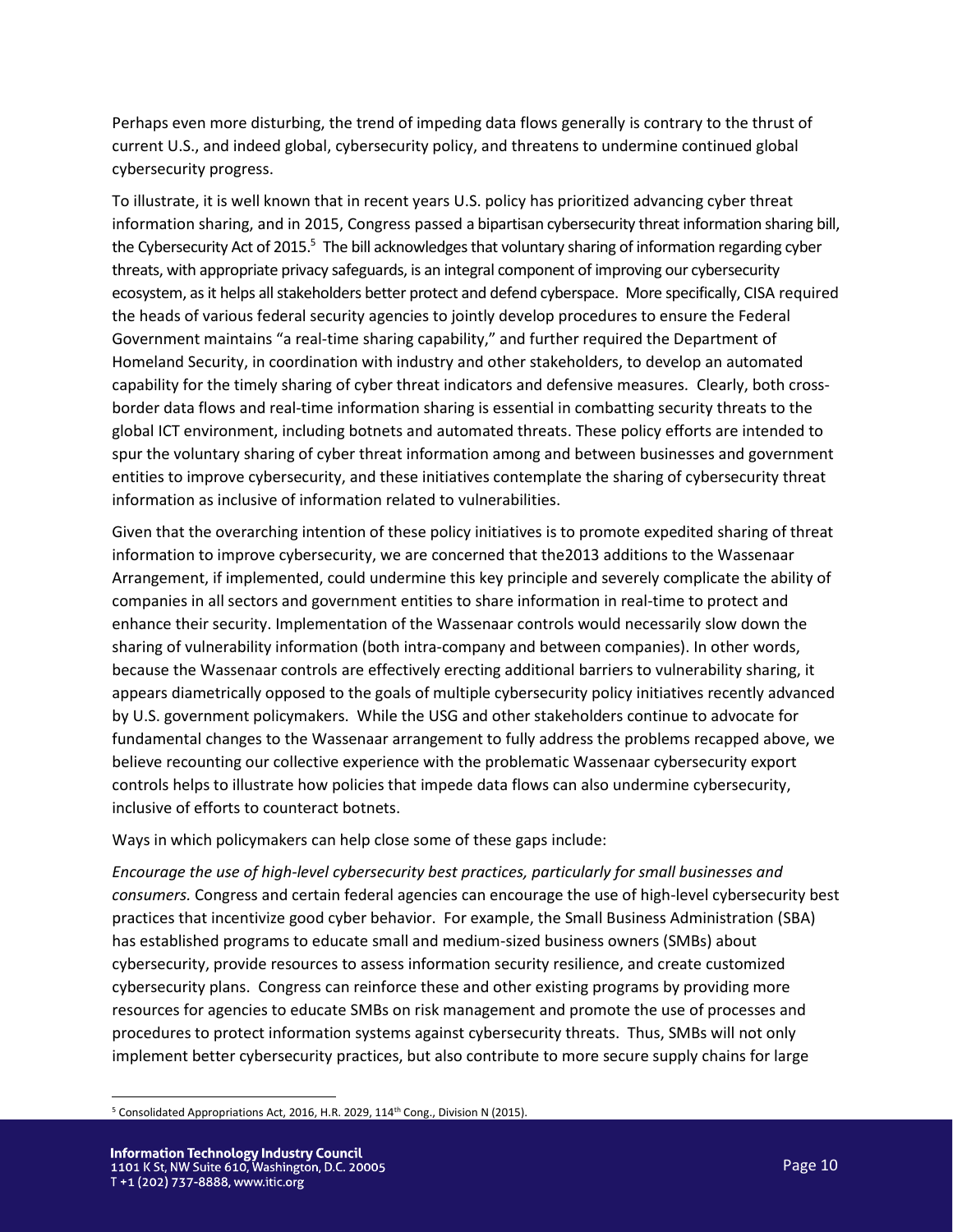businesses and the federal government. Similarly, the FTC continuously provides and updates information for consumers to improve their online security practices, and information on securing connected devices in the IoT. The USG could also consider directing the SBA to work with NIST and Small Business Development Centers (SBDCs) to address IoT security by creating, maintaining, updating, and disseminating cybersecurity resources specific to SMBs development, adoption, and use of IoT products.

*Avoid geography-specific or siloed, sector-specific regulatory approaches, as doing so will help improve cybersecurity and nurture IoT development. As stated above,* security is defined by the process used to make a product, not the location of the manufacturer—a function of how a product is made, not where a product is made. Federal cybersecurity policies should thus avoid using geography as a proxy for product security. Similarly, it is counterproductive to create siloed approaches to cybersecurity across diverse information technology (IT) applications simply because they are helping to connect more "things" to the internet in an increasingly interconnected world. Indeed, to fully realize the benefits offered by the IoT, the federal government should promote policies that help break down barriers to connecting devices and correlating data. Government bodies seeking to address IoT security must look at the underlying technologies and assess where current authority, oversight, and regulation already exist; should seek to leverage the cybersecurity expertise of agencies such as the Department of Homeland Security; and replicate areas where government approaches are working. The alternative – a world in which we endeavor to separately regulate each new IT application or IoT industry segment- is not realistically scalable, and simply unsustainable in the IoT world.

## **GOVERNANCE AND COLLABORATION**

*Industry and the Federal Government should continuously invest in collaborative responses and processes.* The tech industry constantly works to stay ahead of threats, not only through its own solutions but also in partnership with the federal government. The IT industry leads and contributes to a range of significant public-private partnerships, including information sharing, analysis, and emergency response with governments and industry peers. Some examples include:

- **■** NIST Cyber-Physical Systems Working Group on security and privacy;
- **■** NIST Framework for Improving Critical Infrastructure Cybersecurity;
- NIST Cybersecurity for IoT program;
- National Telecommunications & Information Administration (NTIA) Multi-stakeholder process on IoT patching;
- Department of Homeland Security (DHS) IoT security principles;
- Federal Trade Commission (FTC) 2015 Internet of Things Staff Report;
- Department of Defense (DOD)-Defense Industrial Base (DIB) Cybersecurity (CS) Information Sharing Program;
- Information Technology Information Sharing and Analysis Center (IT-ISAC); and
- Sector Coordinating Councils (SCCs).

Most if not all other U.S. industry sectors make significant contributions to cybersecurity public-private partnerships and could compile similar lists. As convergence continues and we continue to connect more networked "things" together, we are reminded that we need a full complement of these diverse stakeholders collaborating and working together – both with each other, and with our government counterparts. Even within the tech sector and ITI's membership specifically, we have a diversity of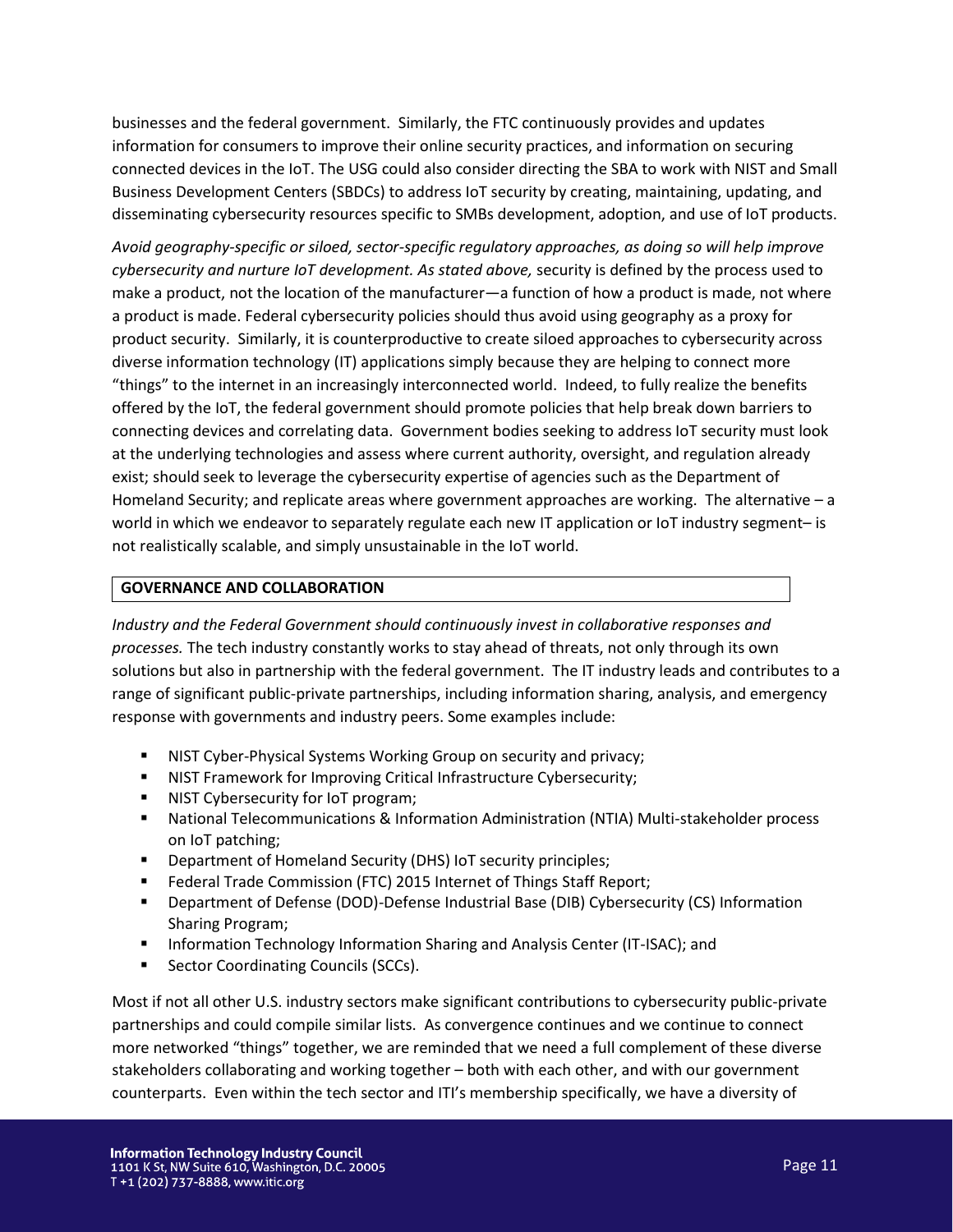players – for instance device manufacturers, software developers, and cloud providers – but also auto manufacturers and others who all have roles to play in this debate. When we pile on all the other sectors of the U.S. economy, including startups and other new entrants, that means we will potentially need a lot of seats at the table – but the nature of autonomous and distributed attacks and similarly complex problems in the age of an Internet of Everything demands that we invite as many potential participants as possible. Policymakers and regulators should reinforce this collaborative environment to encourage innovative, private-public cooperation on these issues, rather than top-down regulations that may duplicate ongoing work. Through oversight, policymakers should also better coordinate the many IoT security related policy efforts currently in progress across the administration.

## **POLICY AND THE ROLE OF GOVERNMENT**

*Take Stock of Existing Authorities Before Creating New Ones.* The rapid growth of networked devices and Internet applications due to the availability of components, Internet service, and the technology that make Internet connection possible – whether we are talking about Smart Grid, Smart Cities, Connected Autos – have us fast headed toward an Internet of Everything. Given this, USG and other government bodies must look at the underlying technologies and assess where current authority, oversight, and regulation already exist. It should also seek to identify areas where government is approaching this correctly, and replicate that activity in other areas. There are many relevant policy areas where authorities already exist, where government is facilitating IoT development, and where industry is working with government to address new or evolving issues stemming from the IoT, including cybersecurity and related issues. Two recent stock-taking efforts worth noting include DHS' recent undertaking to survey and compile existing and uncoordinated efforts across the federal government to address IoT security, and NTIA's IoT upgradability working group assessment of existing IoT security standards. It will be important to build on this work to drive more coordinated federal activities in this space to ensure that stakeholders are not operating at cross-purposes.

*USG's Role as Convener.* Significant activity continues to take place across both government agencies and the private sector in an effort to strengthen our cybersecurity, including for IoT. The interests of government agencies and industry are aligned in this arena in that both aim to minimize vulnerabilities and create networks, products, and devices that are as secure as possible. Consequently, much of the activity designed to enhance cybersecurity takes place in consultation and close collaboration with the private sector, and we strongly encourage that public-private partnership (PPP) approach to continue.

USG stakeholders have a critical role to play in fostering security across the Internet ecosystem; excellent groundwork has already been laid in this area and should be leveraged going forward. The tech sector has been partnering with the NIST for nearly three years developing and using the Framework, discussed at length earlier. It is instructive to recall the genesis of the Framework stems from Executive Order 13636,<sup>6</sup> issued in February 2013, which called for the government to partner with owners and operators of critical infrastructure to improve cybersecurity through the development and implementation of risk-based standards. Development occurred through a process of coordination and collaboration convened by NIST between the technology industry, others in private industry, and U.S. government partners. What resulted is a set of voluntary guidelines, best practices, and standards to

 $\overline{\phantom{a}}$ 

<sup>6</sup> *See* White House, Executive Order 13636, Improving Critical Infrastructure Cyber Security, https://www.whitehouse.gov/the-pressoffice/2013/02/12/executive-order-improving-critical-infrastructure-cybersecurity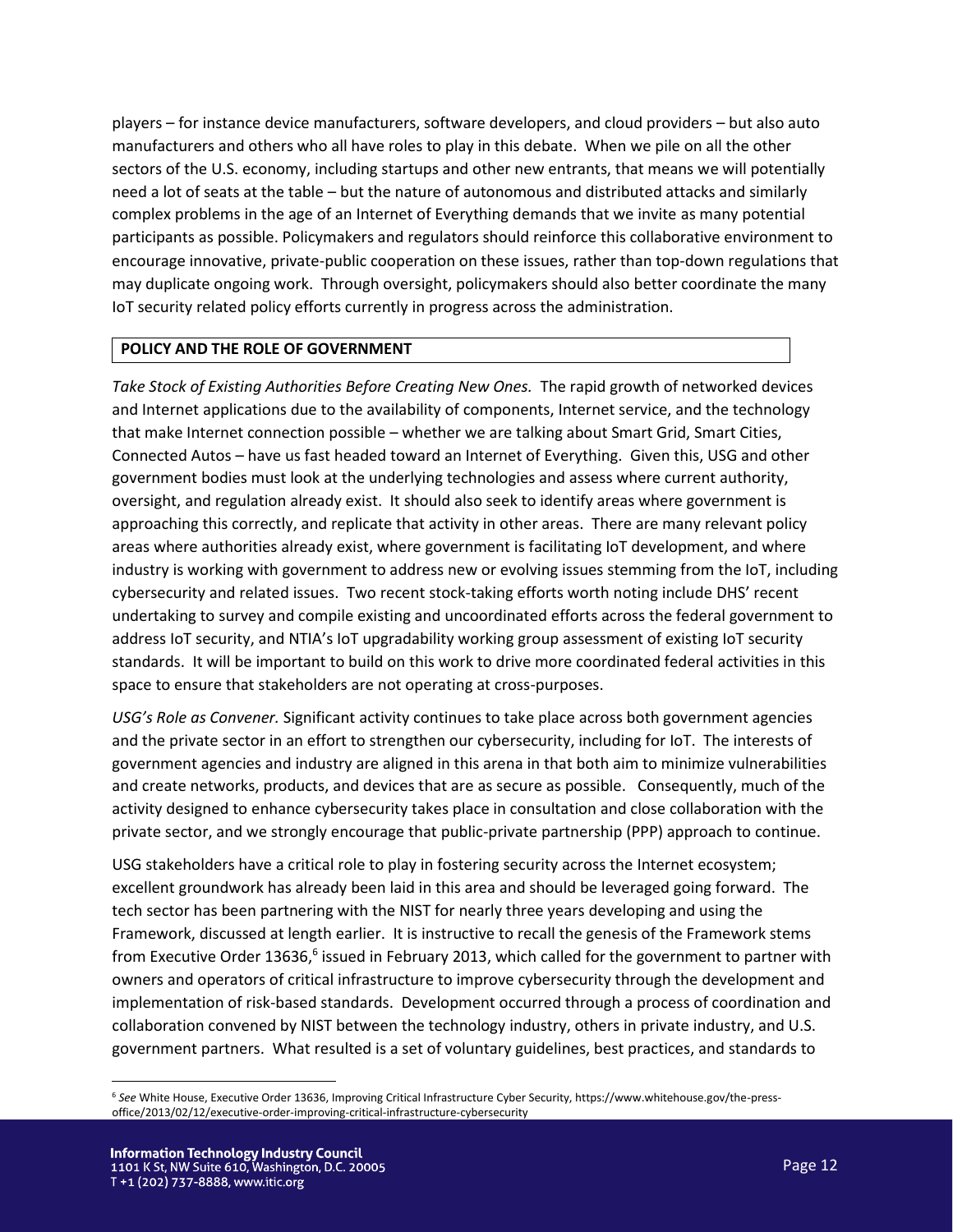help critical infrastructure, businesses, and other private and public actors to better manage cybersecurity risks. Taking a similar public-private partnership approach, NIST subsequently released a Framework for Cyber-Physical Systems<sup>7</sup> (the "CPS Framework"), also developed in partnership with industry, academic, and government experts. One of the key working groups in the cyber-physical systems project focused on cybersecurity and privacy.<sup>8</sup>

ITI believes it is pivotal to continue to replicate this partnership approach in addressing modern cybersecurity challenges, whether we are tackling IoT security or threats such as botnets

## **INTERNATIONAL: A Global Problem Demands Global Solutions**

*Driving Global Cybersecurity Standards Together.* The global ICT industry is heavily invested in developing standards to address important challenges in security management. We urge the USG to continue taking a leadership role in promoting the adoption of industry-led, voluntary, globally recognized cybersecurity standards and best practices, to make the preservation and promotion of a global market a primary goal in any product assurance requirements, and avoid country-specific requirements. We also welcome and encourage all governments to participate in standards development activities, particularly in private fora and consortia. Governments might also consider greater action in their own (public sector) use of voluntary, globally accepted standards or generally accepted industry practices for cybersecurity risk management. Indeed, government leadership can demonstrate such standards' importance and may be necessary to overcome economic disincentives to adoption of standards that yield benefits to the network as a whole.

We applaud the USG for continuing to invest in global standards development (e.g., the NIST-led Interagency Report on Strategic U.S. Government Engagement in International Cybersecurity Standardization).<sup>9</sup> However, it's worth noting the purpose of furthering international cybersecurity standards is not for governments to turn around and mandate their adoption. From ITI's perspective, any effort to mandate minimum security standards is problematic, in that it is difficult for a minimum standards approach to allow for the flexibility for best security practices to evolve as technology advances, or to fully consider the necessary risk management practices at the heart of cybersecurity. ITI thus strongly cautions all governments not to set compulsory security standards for the commercial market– whether they are standards vendors must follow as they build their products or services, or standards that would guide consumers when purchasing ICT products and services or conducting business with companies. Such an approach could encourage some firms to invest only in meeting static standards or best practices that are outmoded before they can even be published or cause others to divert scarce resources away from areas requiring greater investment towards lower priority areas. To maintain (rather than restrain) innovation and to prevent the development of single points of failure, any standards should be purely indicative, their use entirely voluntary, and should always allow organizations to adopt alternative solutions. Defining new, country-centric standards has many downsides as such insular standards may conflict with global standards currently in use, interfering with global interoperability.

l

<sup>7</sup> *See* NIST CPS Draft Framework[: http://www.cpspwg.org](http://www.cpspwg.org/) 

<sup>8</sup> [http://www.nist.gov/cps/cpswpg\\_security.cfm](http://www.nist.gov/cps/cpswpg_security.cfm)

<sup>9</sup> *See* NIST-IR 8074, Interagency Report on Strategic U.S. Government Engagement in International Standardization to Achieve U.S. Objectives for Cybersecurity http://nvlpubs.nist.gov/nistpubs/ir/2015/NIST.IR.8074v1.pdf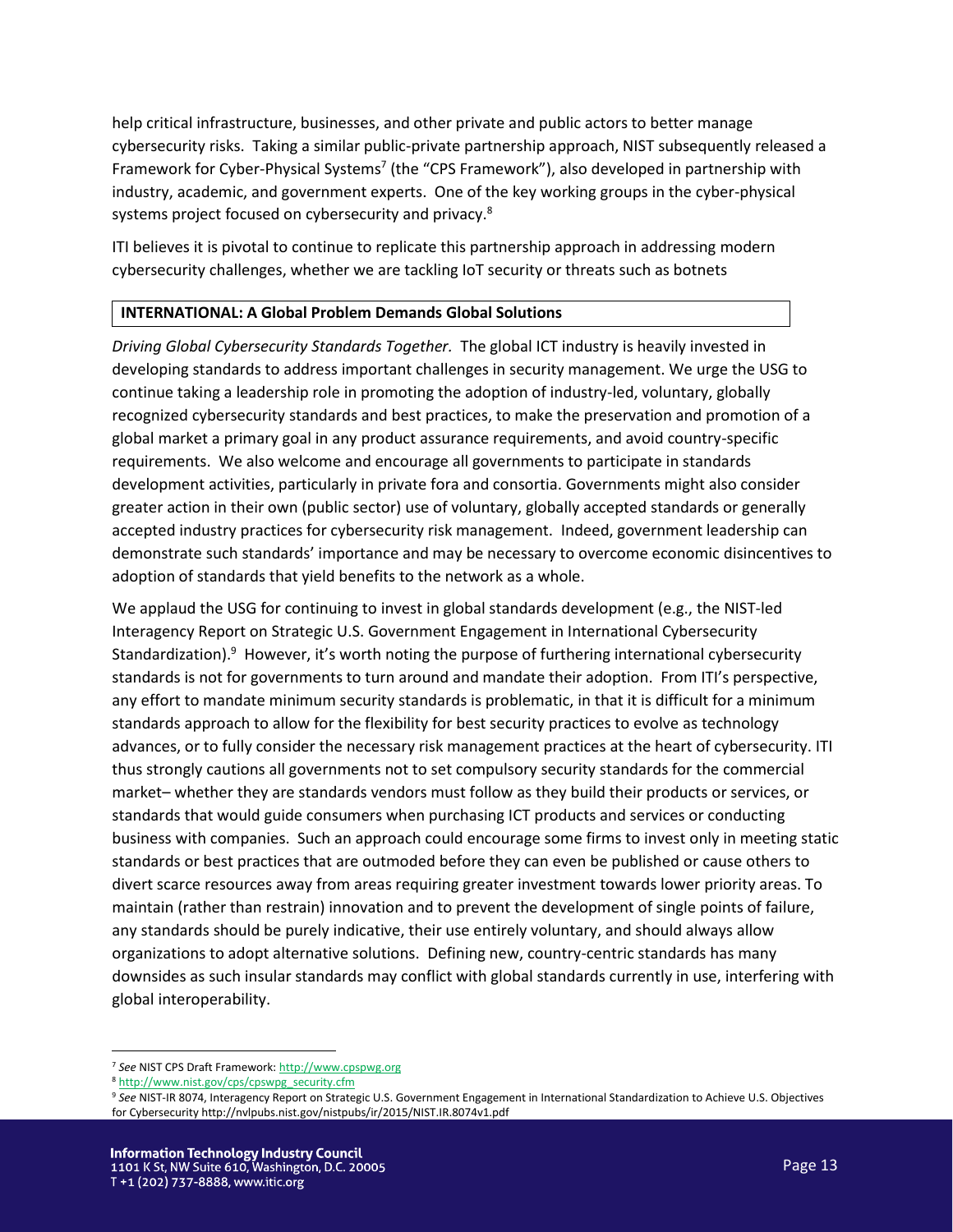*Global standards, interoperability and IoT*. Many of the existing foundational elements that drove the development, evolution, and investment in the internet ecosystem must be continued to fully realize the potential of Internet and data-driven innovations such as the IoT and AI. Adoption of global, voluntary standards is critical for supporting the interoperability necessary for the modern Internet ecosystem to thrive. Integrating multiple layers of security at the outset of a product's design phase enables more robust IoT deployments, and offering open standards makes security more widespread in the massively-connected IoT ecosystem.

As the IoT technology landscape comes into greater focus, various global, industry-led standards-setting organizations (SSOs) have formed technical and study groups to ascertain to what extent additional standards development is necessary, including for cybersecurity. These bodies are typically international in scope, drawing experts and participation from across the globe and across various industry sectors that will be impacted by and benefit from IoT. It is important for the Department of Commerce and, more generally, all governments to share their needs and requests with these SSOs and, when appropriate, to actively participate. Federal agencies should actively consult with industry regarding when and where to invest their time and resources in support of standardization efforts. The USG should strongly encourage governments to focus their time and resources on participation in and supporting industry-led standardization activities. When multilateral organizations are determined to proceed anyway, the USG should strongly encourage them to allow full industry participation, and to look to existing or pending global standards before undertaking any activity to engage in standardization activities that may be duplicative of, or even conflict with, global industry-led IoT standards.

The U.S. government should continue to encourage open and international security standards to maintain the long-term viability of the Internet and IoT and to foster solutions that are interoperable and reusable across a variety of use case deployments, vendors, sectors, and geographies. We support NIST's continued collaboration with international standards bodies as it addresses IoT security during its ongoing work. This includes collaboration on International Organization for Standardization (ISO) activity on security, privacy, cybersecurity, and IoT. Other organizations creating standards for IoT that could impact our collective efforts to mitigate threats from botnets include:

- **Industrial Internet Consortium (IIC)** The IIC is a global, member supported organization that promotes the accelerated growth of the Industrial Internet of Things (IIoT) by coordinating ecosystem initiatives to securely connect, control and integrate assets and systems of assets with people, processes and data using common architectures, interoperability and open standards to deliver transformational business and societal outcomes across industries and public infrastructure.
- **Open Connectivity Foundation (OCF)** The OCF is defining connectivity requirements to improve interoperability between the billions of devices making up the IoT. OCF will deliver a specification, an open source implementation and a certification program ensuring interoperability regardless of manufacturer, form factor, operating system, service provider or physical transport technology.
- **Open Fog Consortium** Driving industry and academic leadership in fog computing architecture, testbed development, and a variety of interoperability and composability deliverables that seamlessly leverage cloud and edge architectures to enable end-to-end IoT scenarios.
- **IoT Security Foundation** Driving investigation and leadership in securing IoT devices, concentrating on consumer equipment.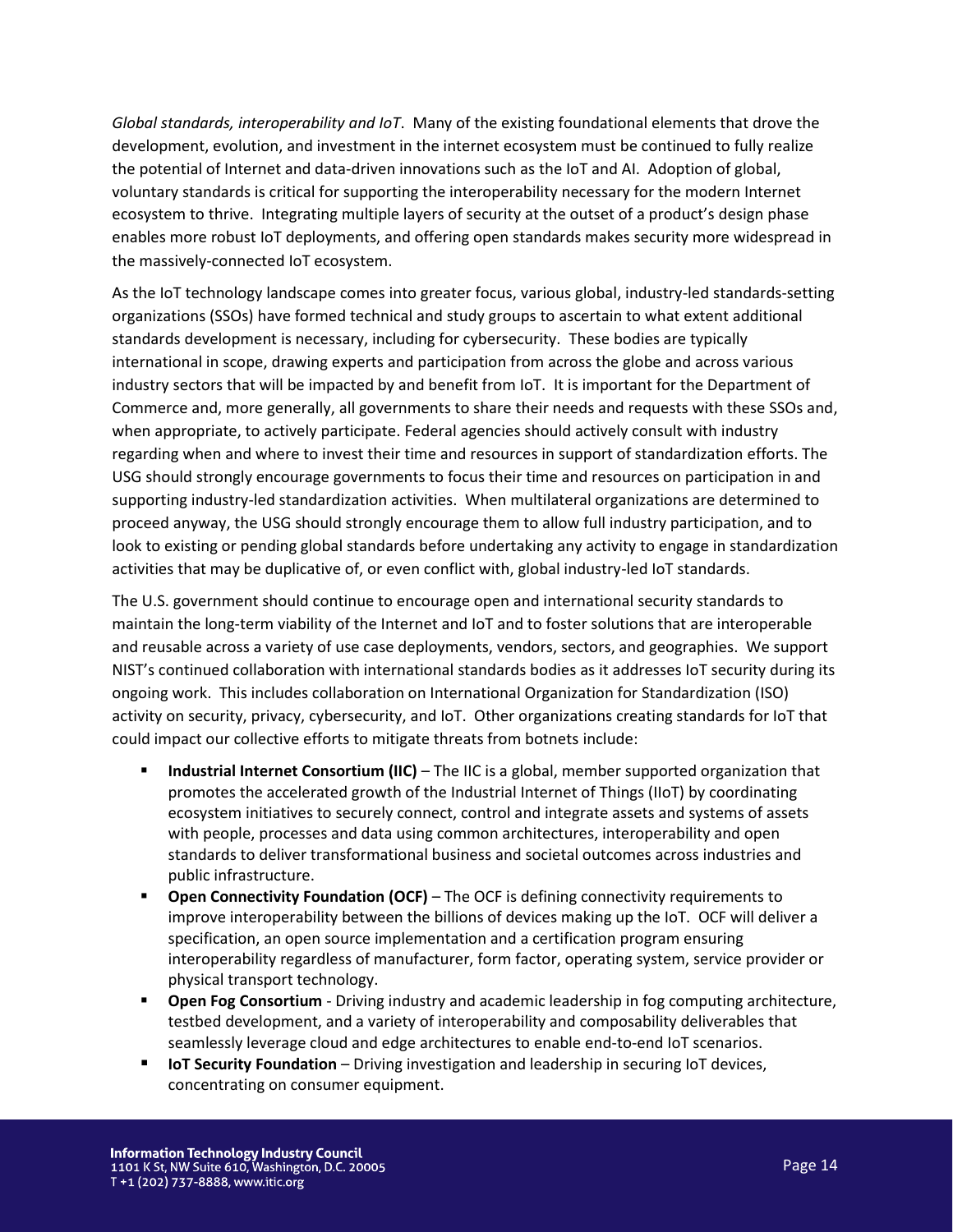#### **USERS: Driving Education and Awareness**

We in large part focused our preceding comments on identifying and addressing gaps with respect to business and policymaker practices. With respect to users or consumers, some of the challenges we face in a world of proliferating internet-connected devices and increasing bandwidth are perhaps even more acute. One promising tack for addressing the consumer education and awareness problem that was perhaps an undercurrent of the NTIA work cited earlier around communicating upgradability and improving transparency is to prioritize solutions that take consumers out of the security equation (or at least, decreasing the consumer's burden to a manageable level), by focusing on IoT devices' capacity to be automatically updated. Just as our recent policy efforts have sought to automate cybersecurity threat information sharing, we need a policy effort oriented around promoting best practices for automating security updates, particularly for IoT products made by newer, smaller, less experienced market entrants. Of course, such an approach does place some responsibility on device manufacturers and others to figure out ways of communicating important information to users like the capacity of their devices to receive automatic updates (where appropriate). While there is still much work to be done to figure out the best mechanism for doing so, we believe that organizations' that wish to demonstrate their accountability will rise to the challenge.

Cyberspace's stakeholders - consumers, businesses, governments, and infrastructure owners and operators - need to know how to reduce risks to their property, reputations, and operations. However, as articulated above many stakeholders are not aware of and do not adequately utilize the range of tools available to them, such as information sharing, risk management models, technology, training, and globally accepted security standards, guidelines, and best practices. Raising awareness so that cyberspace's stakeholders can use these tools is critical to improving cybersecurity.

Another option on the consumer front is to direct the FTC to work with NIST to create, maintain, and update cybersecurity resources for consumer development, adoption, and use of IoT products. Consumer education programs should provide guidance to consumers to look critically at IoT devices they deploy directly in their home Wi-Fi networks. Such consumer guidance should also consider providing a series of questions for consumers to ask vendors (i.e. how do you deploy security fixes?) to limit any associated risks.

### **CONCLUSION**

ITI would like to thank NTIA for demonstrating a commitment to utilizing transparent processes and partnering with the private sector to advance our shared cybersecurity goals. We would also like to commend the Administration for its willingness to engage with our companies and the ICT industry to determine how government and industry can best work together to address botnets and other automated and distributed threats, and to improve cybersecurity more broadly. The commitment to industry outreach is an excellent example of how effective public-private partnership processes can help to improve cybersecurity.

While we won't recap all our recommendations here, we will reiterate the importance of furthering riskmanagement and flexible approaches grounded in international standards that leverage public-private partnerships – all of which are hallmarks of the Cybersecurity Framework. We urge NTIA and the